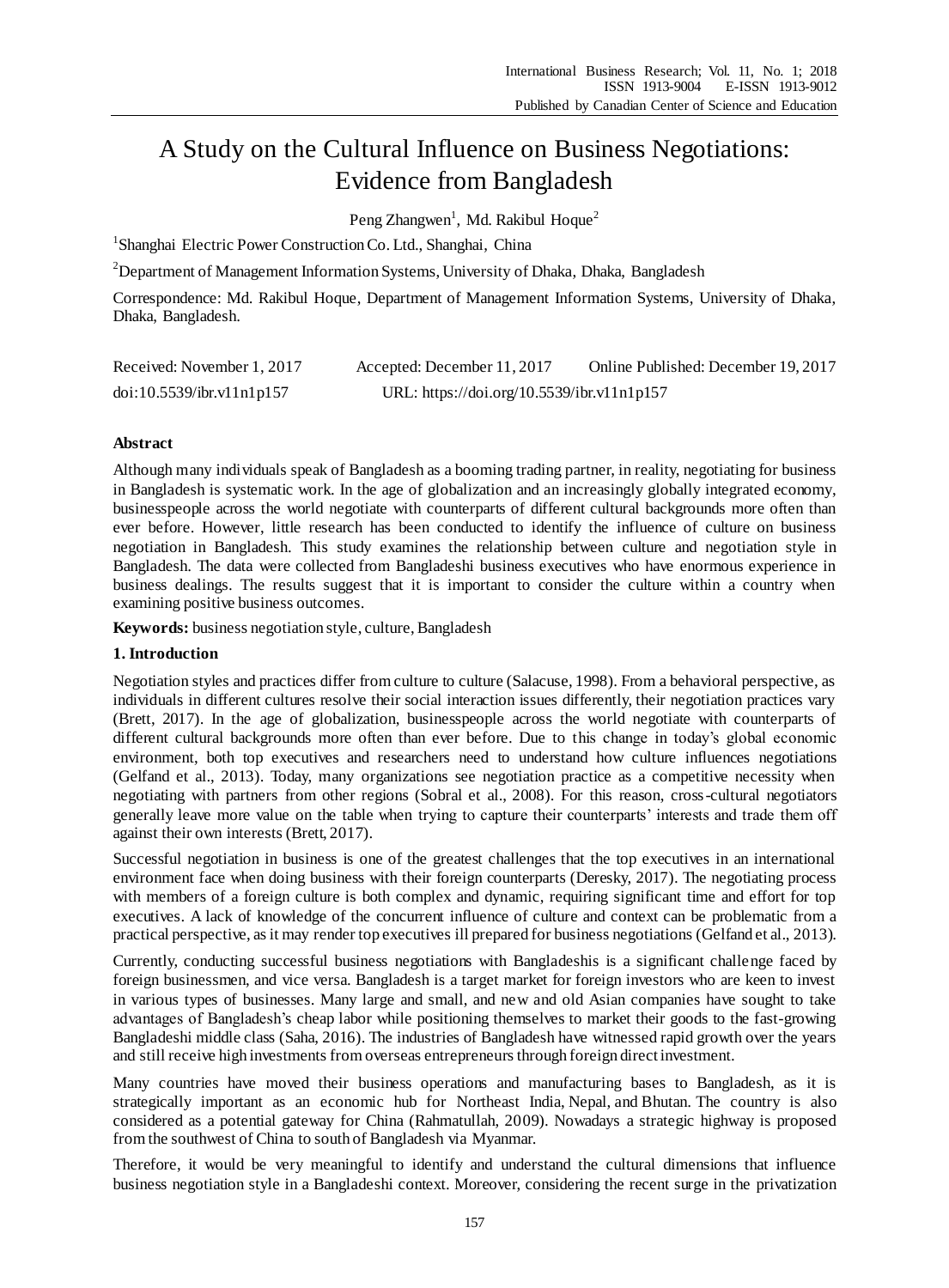of many public companies and the opening up of their markets in foreign regions, this study is even timelier. Thus, this study seeks to understand the cultural influence on the negotiation style of Bangladeshi business executives. In this process, the following sections will begin with a contextual and cultural outline of Bangladesh to learn about the country's existing cultural practices.

#### **2. Literature Review**

The term "culture" is extremely broad. It includes history, what has been learned, habits, morals, values, customs, and art. It is defined as "the socially spread behavior patterns, norms, beliefs, and values that exist in a specific community" (Salacuse, 1998). There are broad differences between the cultures of different societies, and, similarly, there are differences within the same culture. A country's approach to negotiation is embedded in the culture (shared beliefs) of its people, and their culture is influenced by the historical development of their country (David et al., 1994). In this regard, many books are found in the literature with country-specific titles, such as "Negotiating with the Chinese," "Negotiating with the Arabs," "Negotiating with the North Americans," "Negotiating with the Europeans," and so on.

Negotiations take place among people all the time for two main reasons: (i) to develop something new that neither of the two parties could create on their own and/or (ii) to resolve an issue or dispute (Abbasi et al., 2017). There exist different types of negotiating styles for different business purposes, such as collaboration, compromise, accommodation, competition, and even ending negotiations and dissolving business (Chang, 2012), in which the negotiators have to deal with different perceptions, contradictory business goals and priorities, dichotomous reasoning and thoughts, and different languages and cultures (Kramer & Herbig, 1997). According to Chang (2012), conflicts may arise even when both negotiators share the same culture and language, due to the fact that the negotiators may have different values and follow different styles of action. The negotiation process is considerably more complex in the context of cross-cultural negotiations (Sebenius, 2002).

It is argued that the practice of cross-cultural negotiation is much different from that of intra-cultural negotiations (Elahee et al., 2002). It is more important to sufficiently understand precisely how cultural dimensions affect the practice of cross-cultural negotiation (Elahee et al., 2002). The culture can govern the ethical codes of the negotiators, and it also has effects on the negotiators' ways of thinking and behaviors (Jiang, 2013). According to Ahammad et al. (2016), there are three stages in international business negotiation, namely, pre-negotiation, negotiation, and post-negotiation, and all of these stages are influenced by culture. On the other hand, Salacuse (1991) identified ten negotiating factors that can be influenced by culture. These factors are negotiating goals, attitudes to the negotiating process, personal styles, styles of communication, time sensitivity, emotionalism, agreement form, agreement building process, team organization, and risk-taking.

A literature review by Peleckis (2013) shows 47 cultural dimensions that might influence the negotiation process. However, not all those dimensions are empirically examined with sufficient detail. According to a previous study (Sobral et al., 2008), Hofstede's cultural dimensions are also useful to consider in order to obtain a solid contextual overview of the influence of deeply enrooted cultural dimensions on negotiation.

#### **3. Setting the Context: Bangladesh**

Bangladesh is, by nature, historically a business hub and has been treated as such since ancient times, even before becoming independent. In ancient times, Bangladesh was called the heaven of wealth and attracted Western and Middle Eastern business people (Van, 2009). Businessmen from various parts of the world came to Banga (now Bangladesh) for commerce and the trade of various goods and products in this region before returning to their home countries. Among them, Portuguese, English, French, Dutch, and Arab traders were prominent and well known. Business relationships were developed between Bangas' Banik (local businessmen) and foreign businessmen of different origins with their own styles. Local businesses had to mix and make business deals with foreign buyers and traders. Accordingly, cultural issues naturally came to be and were transmitted in both directions, so human behavior, values, and thoughts played a vital role in negotiation and bargaining (Hashim, 2010).

Over the past several decades, there has been a tremendous increase in international business and trade as countries have privatized their publicly owned business and have opened their markets to foreign products and investment (Adhikary, 2010). Bangladesh is now considered to be one of the important economic cases and interesting places to do business in the world. Despite suffering from political instability, intense conflicts, domestic strife, a financial crisis, and inadequate infrastructure, Bangladesh continues to grow its economy by an average of 6.3 percent over the past seven years (FY2009-10 to FY2015-16). According to the final estimates of the Bangladesh Bureau of Statistics, GDP growth in the fiscal year 2015-16 stood at 7.11 percent (BBS, 2016), significantly up from 6.55 percent in FY2014-15. The economic capacity of Bangladesh has seen rapid positive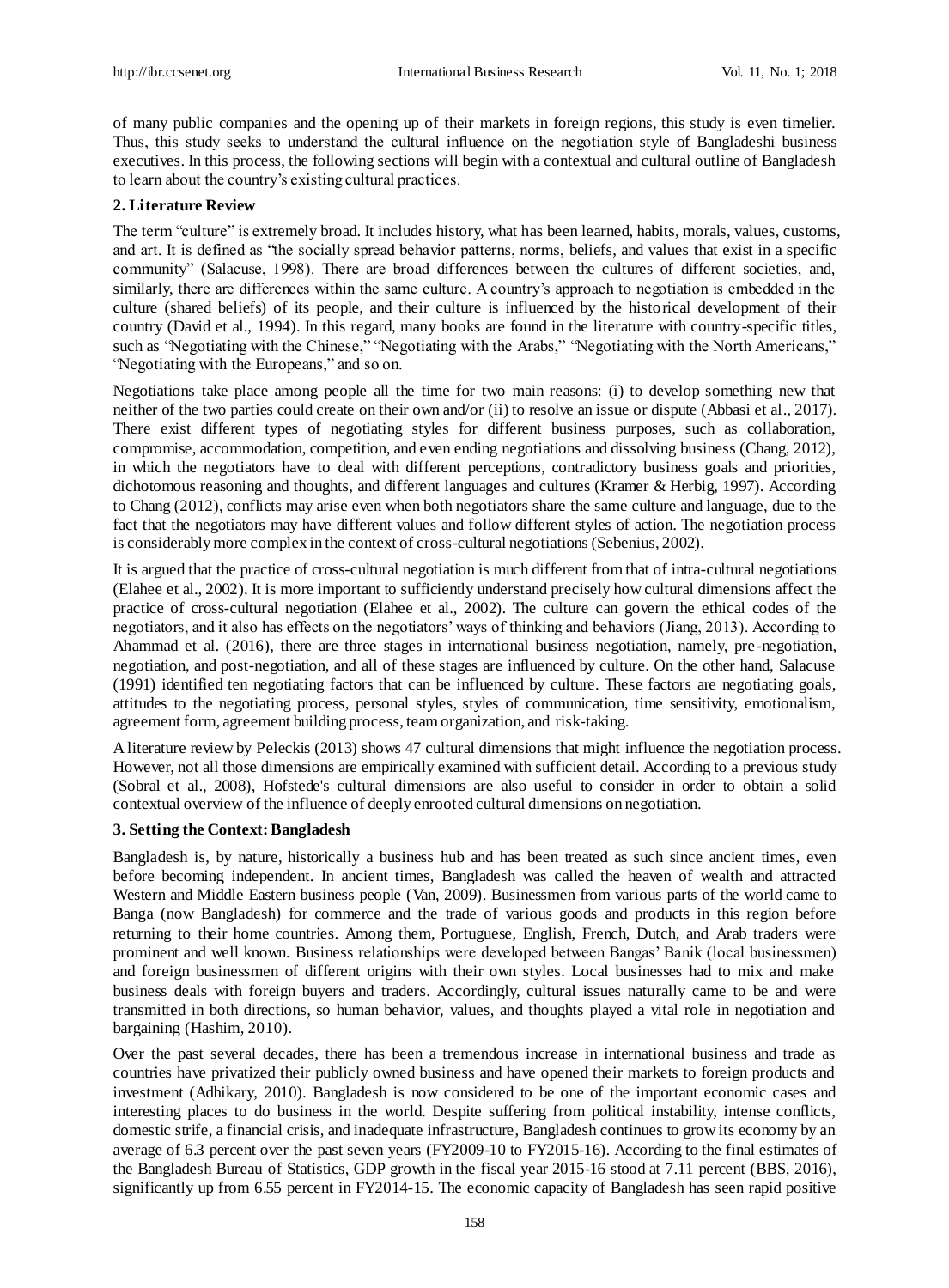changes in recent years. Its per-capita income has reached \$1,416, and it has been committed to continuing the development efforts along with [Commonwealth of Nations,](https://en.wikipedia.org/wiki/Commonwealth_of_Nations) th[e D-8 Organization for Economic Cooperation,](https://en.wikipedia.org/wiki/D-8_Organization_for_Economic_Cooperation) the EU, the South Asia Association for Regional Cooperation, the International Monetary Fund, the World Bank, the World Trade Organization, the Asia Infrastructure Investment Bank, and the Asian Development Bank. The economic sector of the country has been able to utilize internal resources and cheap labor opportunities to attract economic entrepreneurs, national investors, policymakers, foreign investors, and economic development partners.

In the early 1980s, there were about 12 RMGs in the country, but at present, more than 4,000 RMGs prevail and produce to meet the internal and foreign demand. Industries such as plastics, textiles, garments, garment accessories, leather, agriculture, frozen food, food processing, medicine, real estate, shipping, ceramics, cement, information technology, and small and medium enterprises have been established to attract foreign investment and create employment opportunities for the unemployed members of the population (Yunus, & Yamagata, 2012).

#### **4. The Cultural Spectrum in Bangladesh**

As Bangladesh was ruled by sultanate emperors and was then a colony of the British Empire around 200 years, the culture is very diverse (Reaiche et al., 2016). This cultural spectrum is widely covered by every sphere of people's lives. As a result, it is very difficult to explain in a single dimension. There exist multiple subcultures stemming from multiple nationalities. In order to understand the impact of culture on Bangladeshi business negotiators, it is important to consider certain cultural contexts. Like many other colonized countries, [Bangladesh](http://www.iexplore.com/experiences/festivals-events/bangladesh_celebrates_40_years_of_independence) went through centuries of struggle before finally attaining independence. Tribal and religious subcultures are very well practiced in many ancient towns, and the number of archeological sites and attractions can be overwhelming (World Archaeology, 2002).

Bangladesh has a rich, diverse culture. Its deeply rooted heritage is thoroughly reflected in its architecture, literature, dance, music, painting, and clothing. The three main religions of Bangladesh (Islam, Hinduism, and Buddhism) have had a significant influence on its history and culture. Therefore, cultural diversity is present in Bangladesh. This cultural diversity can also be seen in folklore, tribal dances, festivities, and even in contemporary pop songs. Understanding the cultural values and diversity in Bangladesh is important for negotiators because these may influence the negotiation process involving Bangladeshi people and businessmen (Abdullah et al., 2011).

The primary language is Bangla, which is called Bengali by most nonnatives. Bangla varies by region, and a person from one district may not understand the language of a person from another district. However, differences in dialect consist primarily of slight differences in accents or pronunciations and minor grammatical usages. Among the Muslim Bangladeshis, personal interactions are initiated with the greeting "As-Salaam-Alaikum" ("Peace be upon you"), to which the required response is "Wa-Alaikum-Salaam" ("And upon you, peace"). Among Hindus, the correct greeting is "Nomoshkar," as the hands are brought together under the chin. Differences in age and status are marked through language conventions. Individuals with higher status are not addressed by personal names; instead, a title or kinship term is used.

As is mentioned above, as a result of around 200 years of British imperialism in this region, a mixture of Western and Eastern cultural and behavioral approaches still exist here and influence business practices and negotiations. For this reason, negotiators who are able to identify the specific cultural influences in the negotiation styles of their counterparts have a clear advantage in the negotiation process (Abbasi et al., 2017).

#### **5. Methodology**

This study is concerned with cultural influence on business negotiations in Bangladesh and measuring and examining the relationship between culture and business negotiation style. This section gives details about questionnaires, the data collection process, and data analysis. The data for this study were collected through a semi-structured questionnaire that contains forty questions within three parts. Every part contains different types of questions. Part A contains closed- and open-ended questions, comprising nine questions total. Part B contains scale questions for measuring the behavioral dimensions of business negotiators' styles that might be culturally specified. The scale was developed on the basis of theoretical suggestions from Salacuse (1999), Weiss and Stripp (1995), and Hofstede (2017) and consists of sixteen questions. These scaling questions consist of two opposite questions with mutually exclusive sentences explaining negotiation dimensions and behaviors. The participants had to choose one sentence from the set of two sentences. Another short section includes a Likert scale around the necessity of negotiation skills comprising seven questions. Finally, part C includes respondent information and comprises eight questions.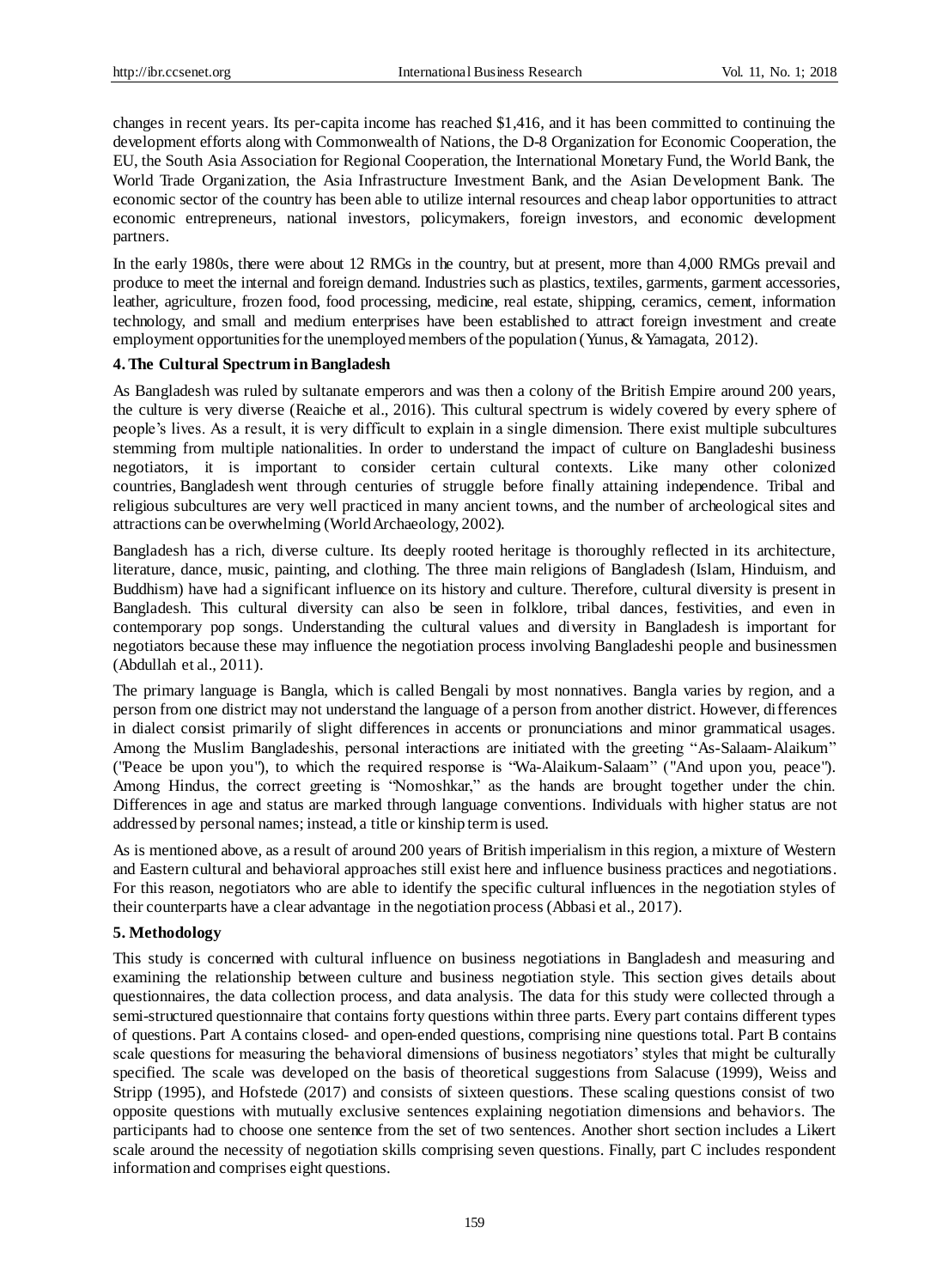A cross-sectional face-to-face questionnaire survey method was used for this study. The survey was conducted during the two-month period from August 2017 to September 2017. The data were collected from more than 50 Bangladeshi business executives. These participants were chosen based on convenience sampling method. These respondents were mostly business executives who had long-term previous experience with foreign business. The participants were asked to respond to the selected statements to gauge cultural dimensions based on some behavioral variables describing them. The study participants were 86% male and 14% females. The average age of the respondents was 41 years. The collected data were analyzed using Microsoft Excel and SPSS.

#### **6. Results and Discussion**

Negotiation style varies from business to business, environment to environment, and based on experience, personality, bureaucracy, and other cultural dimensions. This section will focus on how culture influences Bangladeshi negotiators and how they act in a negotiation?

This study finds that, on average, respondents have dealt with five foreign organizations, and 45% of them have completed more than seven deals with foreign organizations (Figure 1). On the other hand 38 percent of respondents have experienced more than five successful dealings (Figure 2). It can be inferred that the respondents are experienced and successful in their business negotiations.





Figure 1. Deals with Foreign Organizations Figure 2. Successful Dealings



#### *6.1 Attitudes and Preferences for Business Meeting Times and Places*

Data collected from survey show that 77% of business negotiators in Bangladesh prefer to participate in or arrange a meeting in their own country and that only 23% of them want to arrange a meeting in the host country (Figure 3). It is very surprising that no one prefers to arrange a meeting in a third country. This data implies that Bangladeshi negotiators are not willing to take risks. About 35% of respondents prefer to start meetings in the afternoon, whereas 30% of respondents prefer mornings (Figure 4). This finding is consistent with the culture of Bangladesh, as Bangladeshi people usually like to do important work in the morning and afternoon.



### Figure 3. Country Preference for Meetings Figure 4. Meeting Times

The business deal success rate of Bangladeshi business negotiators is highest with Chinese counterparts (Figure 5). This result is based on the number of transactions and the amount of dealings with Chinese companies. From Geert Hofstede's (2017) cultural dimension study, China is a highly powerful nation, and Chinese negotiators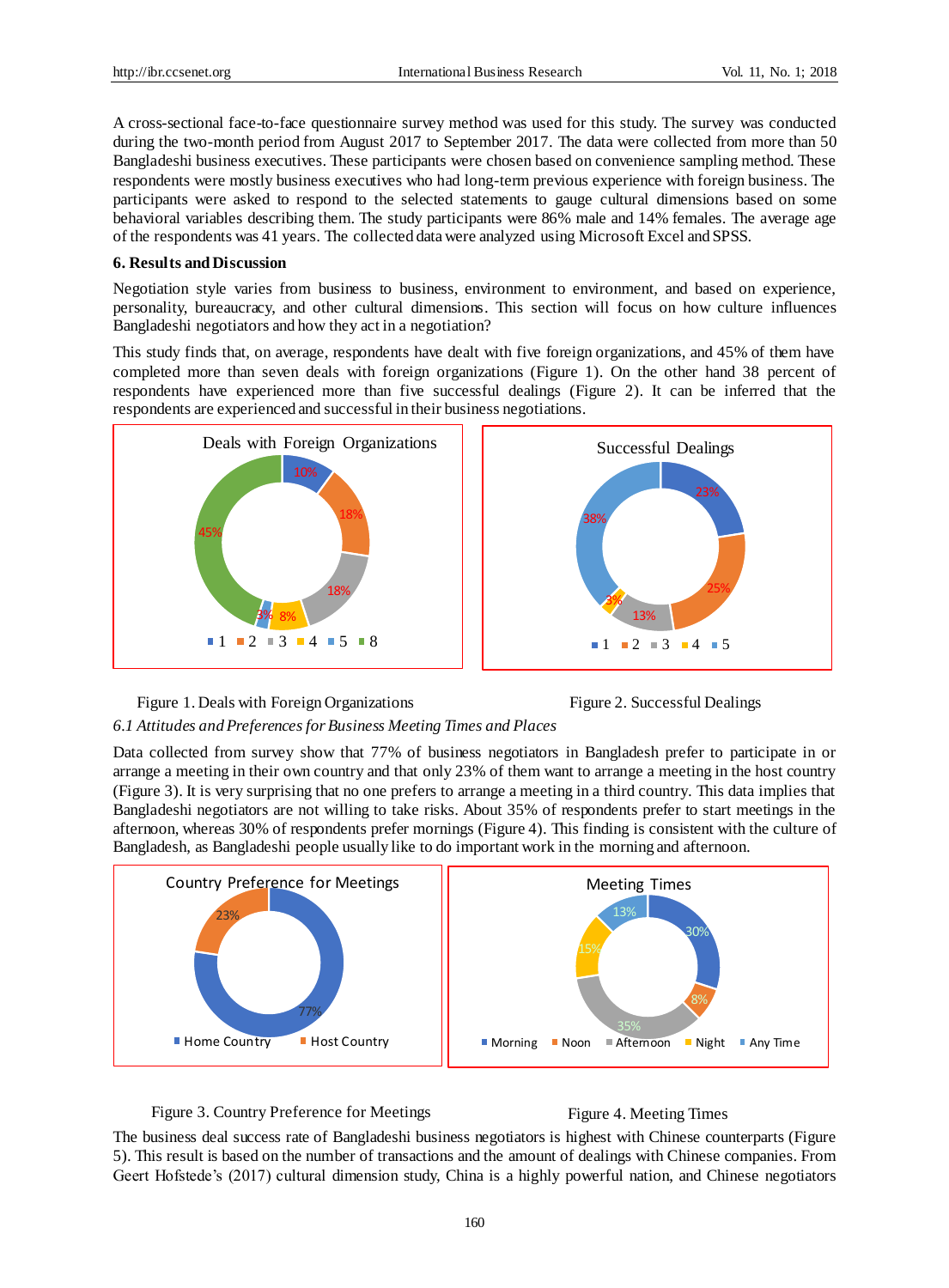prefer to work collectively and are success oriented. Furthermore, they want to build long-term relationships with their counterparts. The other three countries, Germany, India, and the United Kingdom (UK), follow China in terms of Bangladeshi business negotiations.



Figure 5. Country by Success Rate

#### *6.3 Comfortability by Country*

Participants were asked about which country they feel most easy and comfortable to work with. They state that they are very comfortable with the UK, followed by the USA, Australia, China, and Germany (Figure 6). As per the lens of the 6-D model in Hofstede Insights, these five nation's masculine scores range from 55 to 66, so this dimension indicates that all of these countries belong to a masculine society that is success-oriented and driven. Bangladeshi negotiators share the same characteristics with those countries.



Figure 6. Country with Comfortability

#### *6.4 Nature of Negotiation Style*

Individual perceptions about the negotiation process are widely dependent on the nature of the negotiation, which refers to how a negotiator thinks about the negotiating process. Negotiation activity includes basic concepts of negotiation, such as collaboration or competition, whether the attitude towards negotiation is integration or bargaining, whether the purpose of the negotiation is relationship or contract, and whether the negotiating strategy is planned or improvised. The findings show that 54% of participants consider a negotiation as a way to build relationship, which means the participants purport to have faith in each other and are not for a single deal. About 46% of participants think that their primary purpose is to sign a contract as a regular business task (Figure 7).

#### **Negotiation Purpose**



Figure 7. Negotiation Purpose

When Bangladeshi executives deal with a business, 58% of them choose an integration attitude, which means finding a joint resolution of the problem to finalize the deal. About 42% of executives prefer to bargain, which means that they want to trade off concessions between the parties (Figure 8). This result supports the negotiation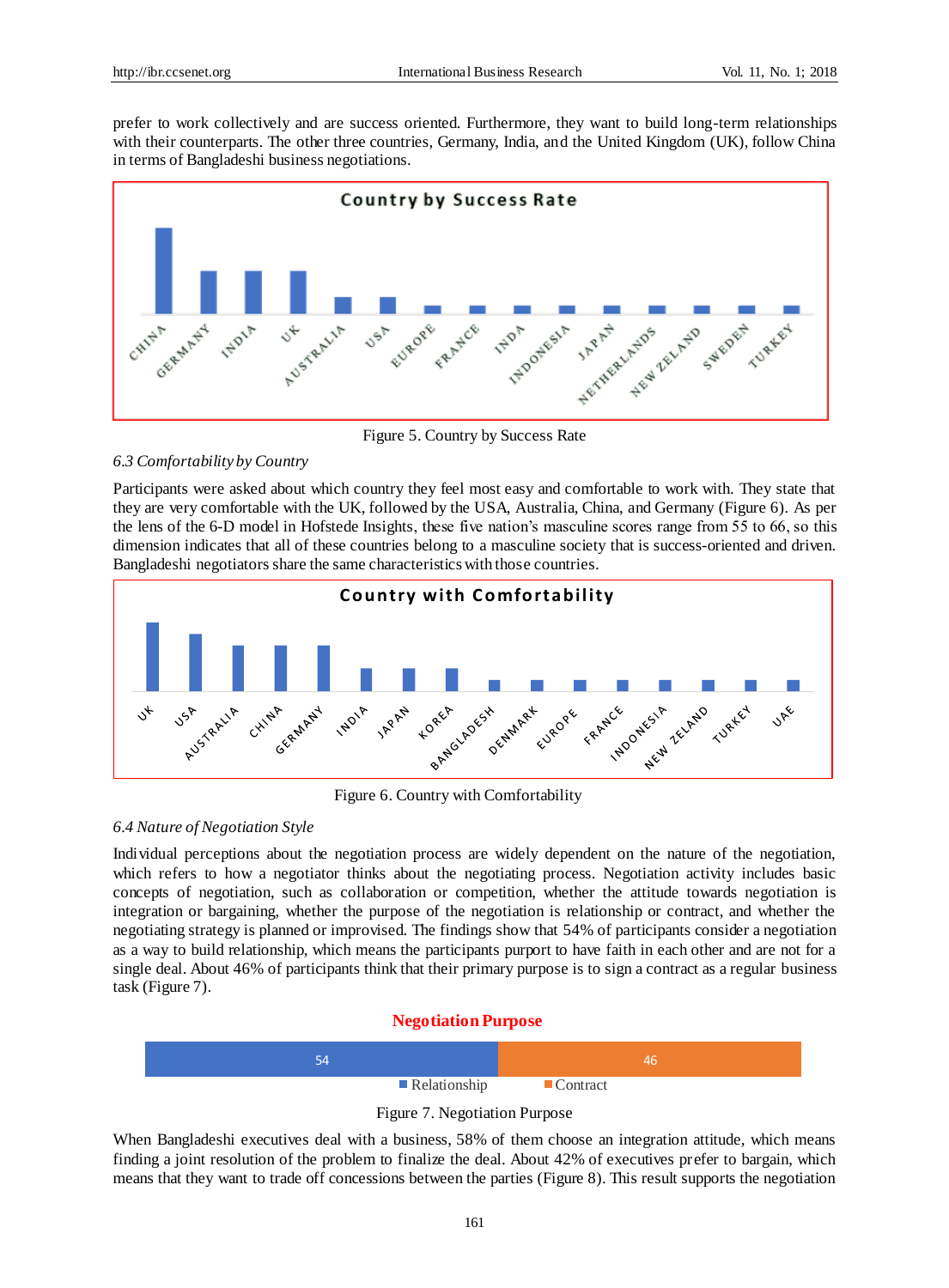concepts of gains for both parties.

#### **Attitude toward Negotiation**



#### Figure 8. Attitude toward Negotiation

This study finds that about 53% of negotiators believe in a collaborative process in which both parties extend their hands to gain something, although a competitive process in which both parties struggle to win in business dealings is not far behind (47%) (Figure 9). The result shows that the tendency is to avoid confrontation (Barros & Prates, 1996).

#### **Basic Concept of Negotiation**



#### Figure 9. Basic Concept of Negotiation

Negotiation strategy has a more extreme result in that 80% of the participants are very professional and target-oriented. With respect to planning and preparation for negotiations, Bangladeshis are very agile and prepared (Figure 10). They attend meetings with superb preparation, documentation, and security, with knowledge about the meeting, time, and venue. This attitude plays a vital role that helps them to enter the meeting with high preparation and succeed therein. As this result implies the importance of planning and preparation for the success of a negotiation (Lewicki et al., 2003; Karrass, 1970), Bangladeshi negotiators are very formal in planning, which is confirmed by the results (Barreto et al., 2004). When planning and preparation is considered to be the norm, then Bangladeshi negotiators are very strong. Improvising implies creativity and the ability to control an unexpected situation, but planning and preparation are considered to be strengths (Carvalhal & Pereira, 2005).



Figure 10. Negotiation Strategy

#### *6.5 The Role of the Individual*

In any intercultural negotiation, it is important to understand how groups are organized (Salacuse, 1998; 1999). In a culture in which collectivist values are predominant, as in Bangladeshi society, the results with respect to the role of the individual in the negotiation process come as no surprise. Indeed, the business executives responded that negotiators must be subordinated to the interests of the group with which they share responsibilities (75%) (Figure 11), but in the decision-making process, there is an ambiguity around whether the leaders (50%) or the majority (50%) of subordinates take responsibility for a negotiation (Figure 12). Leaders as well as subordinates have control in decision-making. In other words, Bangladeshi negotiators believe that the group and the relationships between the group's members are more important than individual aspirations, which can be explained by the collectivist nature of the culture.

#### **Responsibility**



Figure 11. Responsibility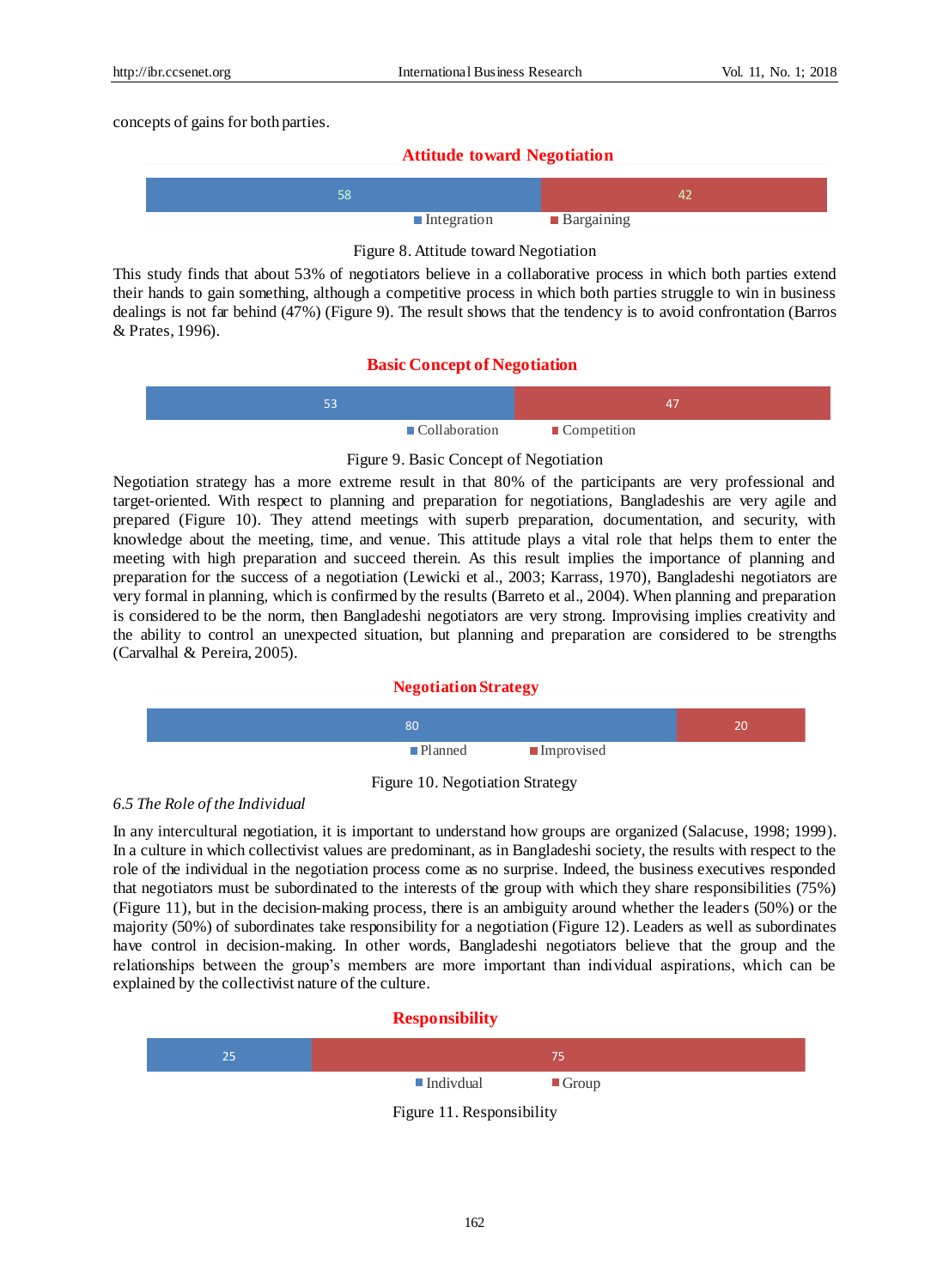#### **Decision Making Process**





Our findings are a reflection of the high risk aversion of Bangladeshi culture. It is found that shared decisions and responsibilities decrease risk because of the multiplicity of perspectives and information. Bangladeshi negotiators very much tend to share risk in decision-making. Negotiators from Asian cultures, such as China, show even more commitment to the group, giving preference to consensus and team negotiations as a way of reaching decisions (Hendon et al., 1996). The results also indicate significant differences among regions with respect to the role of the individual in a negotiation. This finding can be explained as the leader holding a limited concentration of power.

#### *6.6 Uncertainty and Time*

As shown in Figures 13, 14, and 15, the survey outcomes explain the attitudes of Bangladeshi negotiators toward risk taking when negotiating. Seventy-five percent of respondents are conservative in negotiations in that they abide by rules and follow control mechanisms. The remaining twenty-five percent say that a negotiator should bring innovation to negotiations and consider that this mentality may create some risks.

# **Risk Taking Attitude**





Bangladeshi culture reflects the polychronic nature of time (Harris et al., 2004), which is reflected in that 66 percent of respondents report an attitude of flexibility toward time management in the negotiation process (Figure 14). This result indicates that Bangladeshi negotiators are less rigid (34 percent) in sticking to daily activities and a work schedule. They are not concerned with making decisions quickly but rather prefer to wait for their maturation.





In fact, negotiation can become languid and sluggish, since Bangladeshis like to allow them to reach maturity (58 percent). This attribute affects a culture with more power distance. If the hierarchical distance is greater, interactions among the hierarchy will be fewer, and it will take more time to reach a decision. This result directly relates to the concentration of power. Obtaining approval from different layers of the organization slows the process, and satisfying all parties with the same result is very difficult (Chang, 2003).

#### **Sensitivity to Time-Agreement**





#### *6.7 Communication*

This section discusses cultural attributes such as polychronic time, risk avoidance, and the home-and-street distance, which are all related to the communication process of negotiation. Bangladeshi executives prefer direct communication (84 percent), depending on an easy and direct process for communicating with their business counterparts. On the other hand, 16% prefer indirect communication in a negotiation (Figure 16). Bangladeshi executives state that asking for information in a direct manner is the best way to maintain good business terms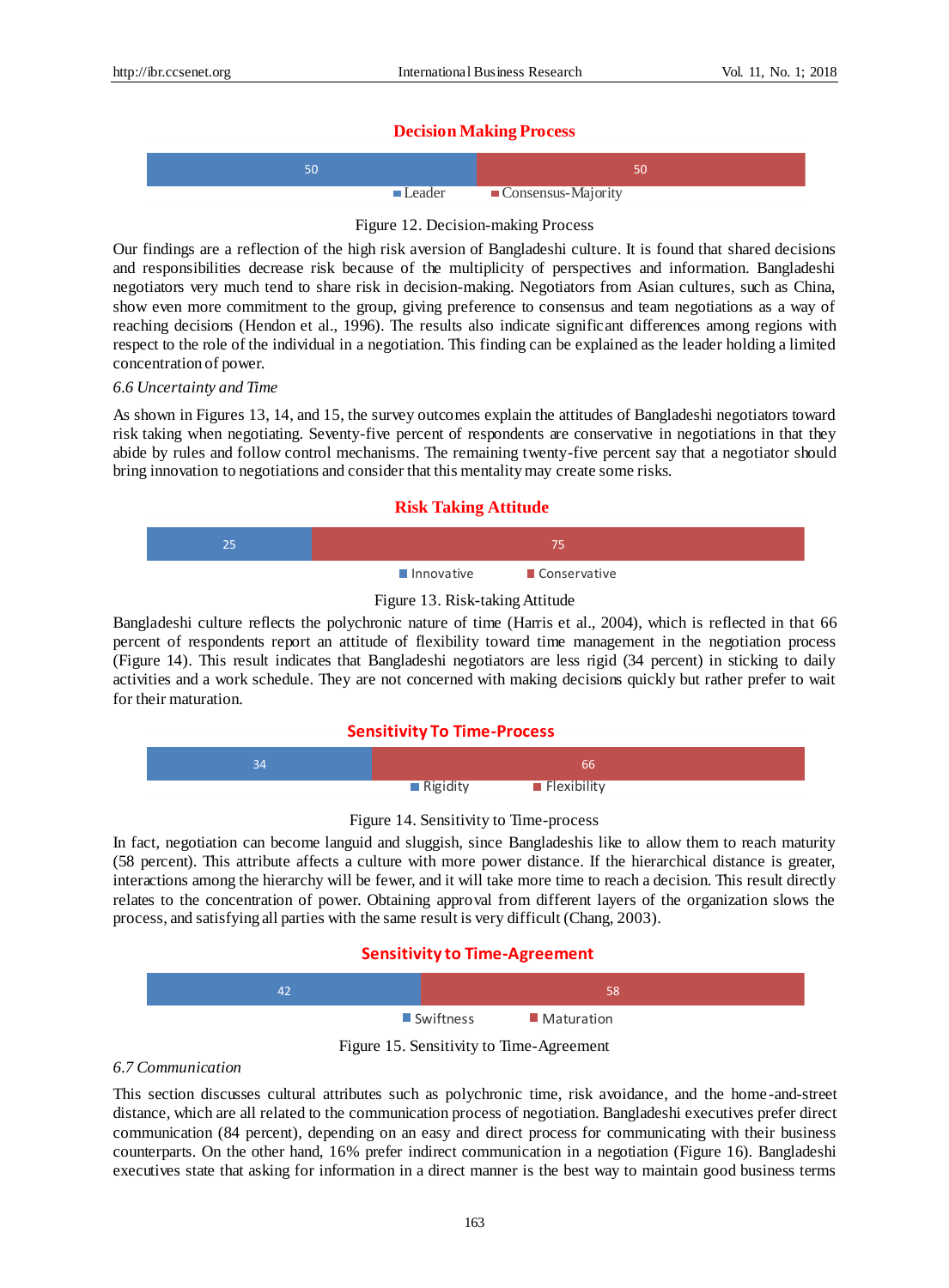with counterparts. On the other hand, Bangladeshis are more argumentative (54) than they are listeners (46%), as shown in Figure 17. This cultural characteristic interrupts the business negotiation process when Bangladeshi businessmen talk and discuss with their counterparts in negotiations.





#### *6.8 Role of Emotions*

Bangladeshi business negotiators like to respond quickly to another's claims or challenges (Volkema & Chang, 1998), referring to the next piece of information. On the other hand, Bangladeshi negotiators place more importance on controlling and repressing emotions. They think that doing so is a vital determining factor of success in a negotiation (72 percent). This finding reveals that a spontaneous response is not always helpful for success (28 percent) (Figure 18). As Bangladesh is a country with a high-context culture, Bangladeshi negotiators are concerned about high power distance and risk avoidance.



Figure 18. Role of Emotions

#### *6.9 Trust*

Trust or distrust is a vital component of the interpersonal dynamic for building a relationship in a negotiation (Tuchinsky et al., 1994). The result derived from interpersonal trust shows that 67 percent of participants state that they start a meeting or negotiation with faith in their counterpart and an open mind (Figure 19). On the other hand, about 33 percent of participants enter into a negotiation process with distrust and a blocked mind. Bangladeshi negotiators trust their counterparts, as they are also part of their social circle and have a continuing relationship. However, this result contradicts the finding on argumentativeness. Written contractual details and the importance of the validity of a contract are also important.





#### *6.10 Protocol*

As shown in Figure 20, Bangladeshi negotiators prefer a formal presentation during a negotiation. About 58 percent of the participants prefer a formal presentation, which reveals professionalism and formalism.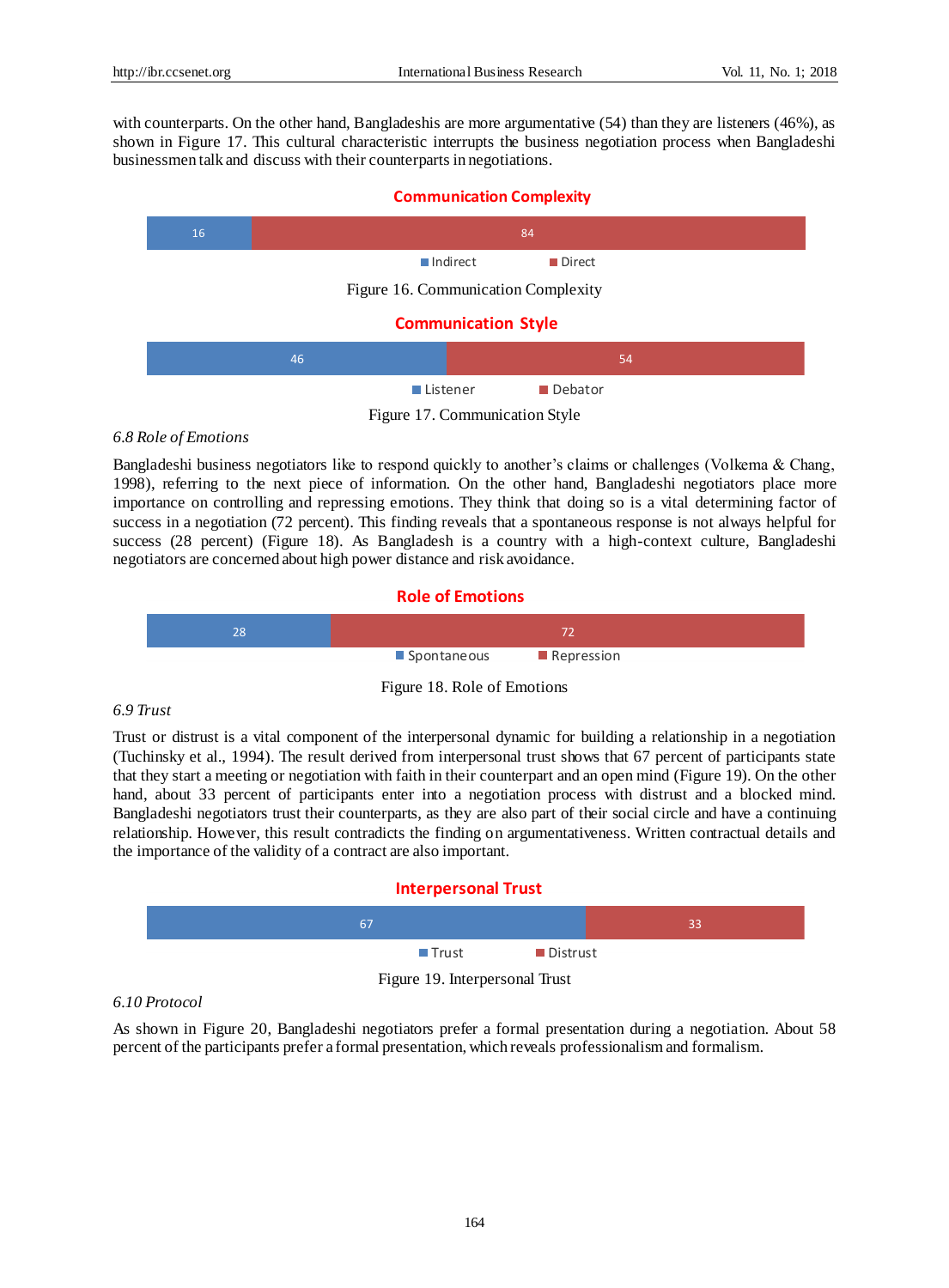#### **Presentation and Appearance**





#### *6.11 Outcomes*

The last outcomes of this survey demonstrate the features of formalism, risk aversion, and power distance. About 73 percent of the participants agree that the negotiation process and its contents should be specific (Figure 21). This cultural characteristic indicates the formalism, power distance, and risk aversion of Bangladeshi executives, as it implies the certainty of a controlled mechanism. They prefer specification to generic objectives. On the other hand, nearly 70 percent of the participants prefer a top-down process for building up to an agreement (Figure 22), and the other 30% choose a bottom-up process. This result means that negotiation commences with general guidelines with concepts and definitions and moves forward to complex topics and details.

#### **Content of Contract**



Figure 22. Process for Building up the Agreement

As a way of demonstrating the value of the friendship, it is useful to prepare small gifts or a money pocket after an agreement is finalized or on the occasion of contract signing. The Figure 23 shows that 38 percent have a neutral opinion about a gift or money pocket as a symbol of friendship, and 35 (25 percent agree + 10 percent strongly agree) percent are in favor. This finding is in line with the cultural spectrum of Bangladesh, where people like to exchange gifts with their friends and business partners.



### Figure 23. Gift or Money for Friendship

Conscious and subconscious beliefs about corruption are an illusive issue in negotiations in many cultural setting. The Figure 24 reveals that 48 percent of respondents were neutral when asked about corruption, and 35 percent agree that corruption sometimes works. This finding reflects that Bangladeshi strategies toward business negotiation are tactically philosophical.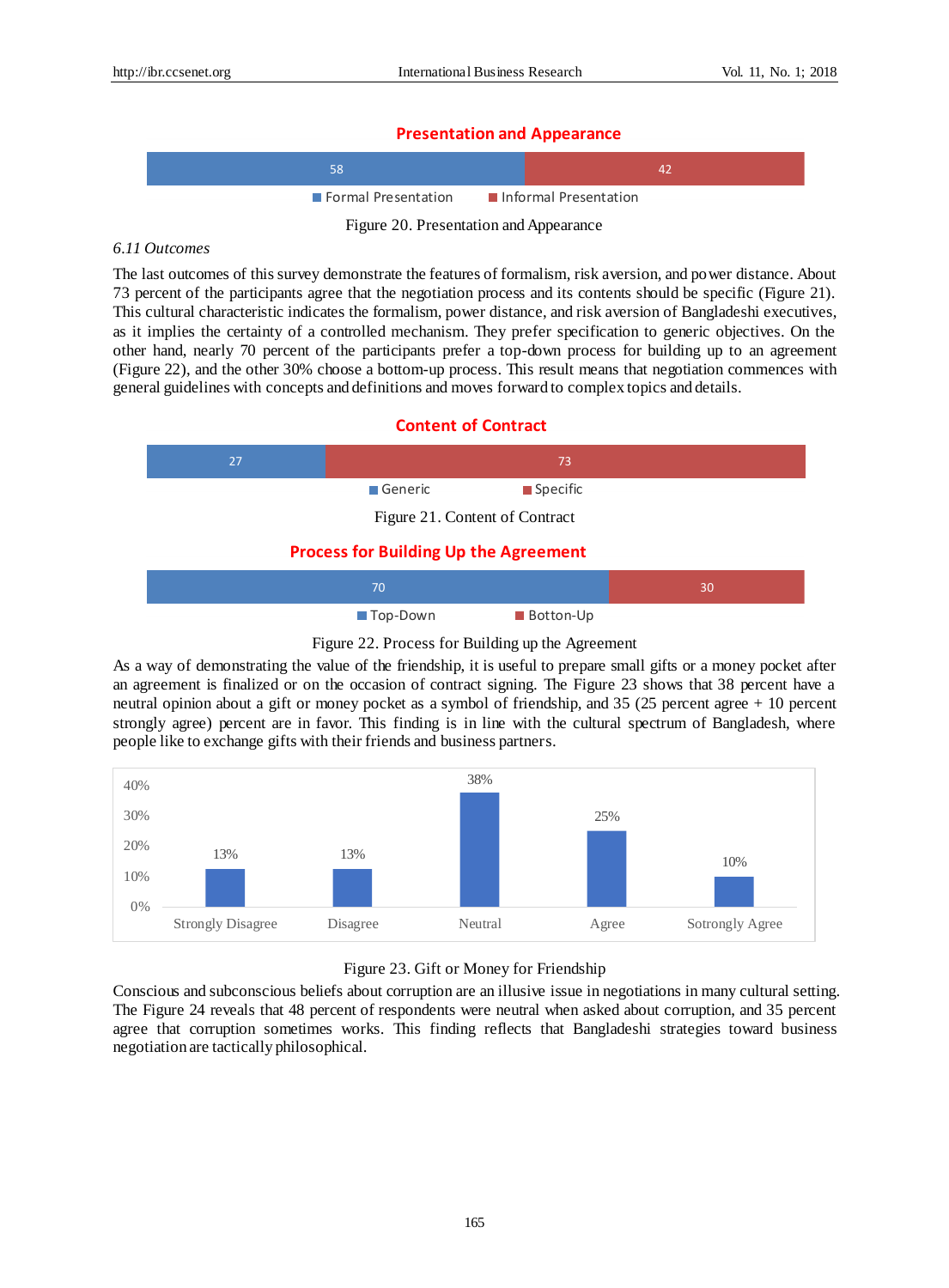



#### *6.12 Problems in Negotiation*

A list of some common problems arose when negotiators were asked about the nature of problems in negotiation. Respondents were given multiple options. About 33 respondents said that language was a major problem, followed by pricing and timing. Although most of the Bangladeshi executives face different types of problems in negotiation, only 11% of respondents have received training on negotiation. Our findings are consistent with previous research. Akhter et al. (2009) found that most business organizations in Bangladesh had no arrangements for training program on communication skills and negotiation for their employees. However, the majority of business executives felt that they needed training on communication skills and negotiations for successful business deals with foreign partners. Academic institutions, foreign counterparts, and business organizations in Bangladesh should design and conduct trainings for successful business negotiations.





#### **7. Management Implications**

From the study and discussion of cultural factors, a picture of the general evidence has emerged on negotiations with Bangladesh counterparts. Several interesting aspects of outcomes and problems in negotiation were found to be related to negotiation characters such as Gift or Money for friendship, Corruption is an illusive issue, negotiation training is sporadic. It is very important to understand the most common basic components of one's counterparty's culture. Bangladeshi business culture is composed of multiple dimensions of values, beliefs, and behaviors that determine everyday business life. Negotiations performed by Bangladeshi business executives are also characterized by these values. When foreign businesspeople desire to do business with Bangladeshis, they should keep in mind that Bangladeshis are concerned with risk aversion, long-term relationships, and direct contacts. Furthermore, negotiation starts from the top level of the organization, as the leader has the most influence in decision-making, followed by subordinates. For a long-term relationship, contracts must be specific and it takes longer to reach a consensus. Building trust and credibility is very vital to the success of a negotiation and a relationship. Assumptions and predictions may kill trust and create barriers in negotiation. Thus, it is suggested not to stereotype.

#### **8. Conclusion**

Other than the Study on the Cultural Influence on Business Negotiations that has been researched over the past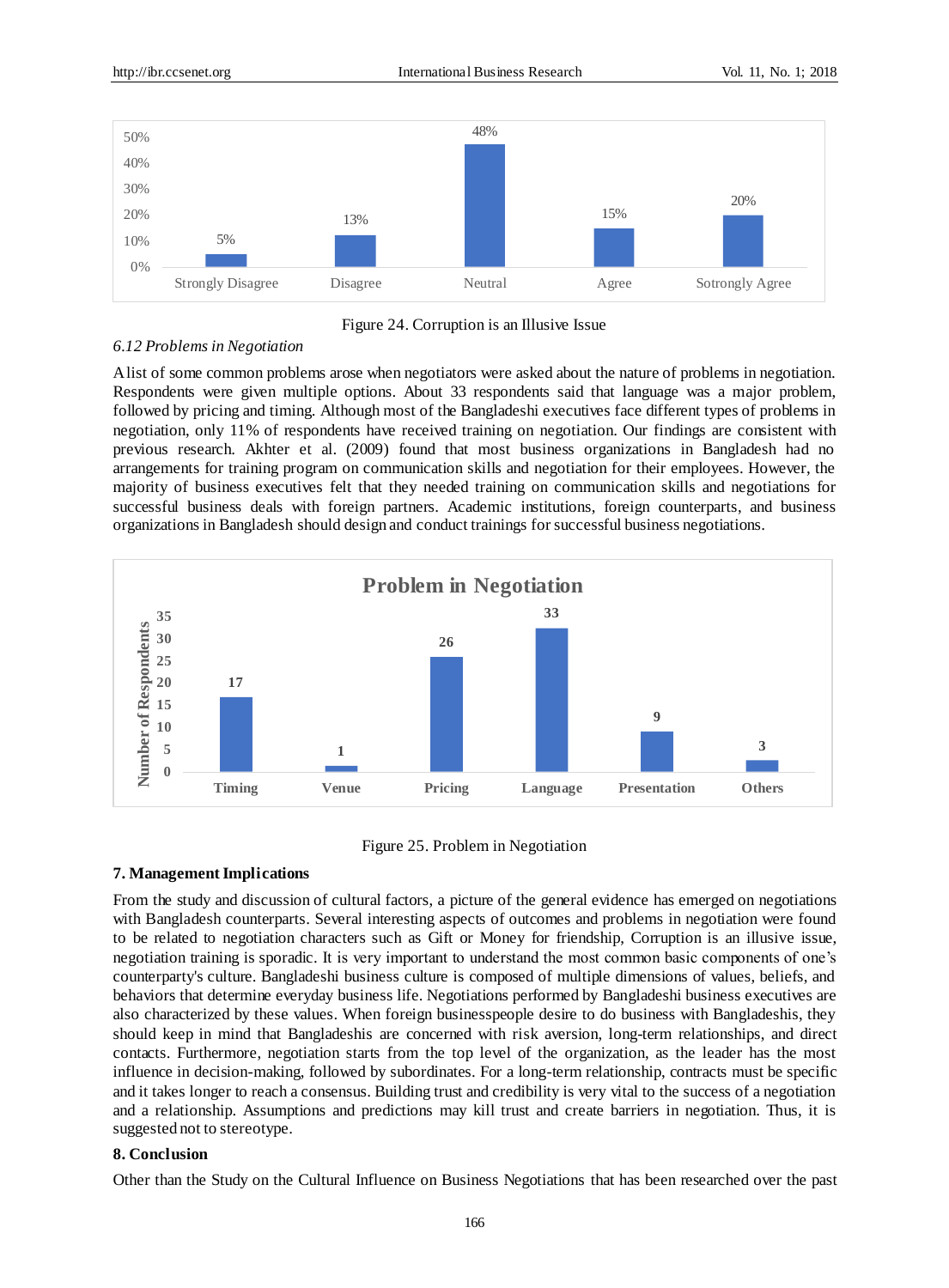decades and is considered an immersive topic for achieving excellence, there are no empirical studies on the influence of culture on business negotiations, particularly from the perspective of an emerging country like Bangladesh. Since multinational corporations have been extending their operations in emerging countries, such a study is critical to examine how culture affects negotiations. Furthermore, among emerging countries, the importance of Bangladesh in the global marketplace continues to grow, so researchers will need to examine and delineate the distinctions of the country.

Considering the above cultural diversity, negotiators are expected to be respectful and observe proper etiquette. To do business with Bangladeshi counterparts, it is important for foreign businessmen to review the Bangladeshi cultural dimensions and their influences in negotiations. Negotiations depend on personal experience, ethical values, and a society's structure. It also depends on the government's policy, the business environment, and other external factors. People with diversified interpersonal interactions with intergroup associations act differently, as culture affects daily activities, family life, society, and business activities at every moment.

All in all, this study initially paves the way for those who are interested in the Bangladeshi culture and provides assistance to those who are negotiating with Bangladeshi partners. This study also provides considerations for further research on negotiations with Bangladeshi counterparts.

#### **References**

- Abbasi, B. A., Gul, A., & Senin, A. A. (2017). Negotiation Styles: A Comparative Study of Pakistani and Chinese Officials Working in Neelum–Jhelum Hydroelectric Project (NJHEP). *Journal of Creating Value*, 2394964316684239. https://doi.org/10.1177/2394964316684239
- Abdullah, A. B. M., Boyle, S., & Joham, C. (2011). Cultural factors in workforce management: the case of multinational companies operating in Bangladesh. *International Review of Business Research Papers*, *7*(2), 196-211.
- Adhikary, B. K. (2010). FDI, trade openness, capital formation, and economic growth in Bangladesh: a linkage analysis. *International Journal of Business and Management*, *6*(1), 16. https://doi.org/10.5539/ijbm.v6n1p16
- Ahammad, M. F., Tarba, S. Y., Liu, Y., Glaister, K. W., & Cooper, C. L. (2016). Exploring the factors influencing the negotiation process in cross-border M&A. *International Business Review*, *25*(2), 445-457. https://doi.org/10.1016/j.ibusrev.2015.06.001
- Akhter, N., Khan, S. I., & Hassan, M. K. (2009). Communication Skill of the Business Executives: An Empirical Study on Some Local Private Business Concerns in Bangladesh. *International Business Research*, *2*(4), 109. https://doi.org/10.5539/ibr.v2n4p109
- Barreto, M. A., Gary, M. S., & Nathan, D. W. (2004). The mobilizing effect of majority–minority districts on Latino turnout. *American Political Science Review, 98*(1), 65-75. https://doi.org/10.1017/S0003055404001005
- Barros, B. T., & Prates, M. A. S. (1996). *Oestilo brasileiro de administrar*. Editora Atlas.
- BBS (2016). Statistical Pocketbook Bangladesh. *Bangladesh Bureau of Statistics,* Statistics and Informatics Division, Ministry of Planning, Bangladesh.
- Brett, J. M. (2017). Culture and negotiation strategy. *Journal of Business & Industrial Marketing*, *32*(4). https://doi.org/10.1108/JBIM-11-2015-0230
- Carvalhal, A. L., & Pereira C. R. (2005). Corporate governance index, firm valuation and performance in Brazil. *Revista Brasileira de Finanças*, *3*(1).
- Chang, L. C. (2003). An examination of cross-cultural negotiation: Using Hofstede framework. *Journal of American Academy of Business, Cambridge*, *2*(2), 567-567.
- Chang, L. C. (2012). Subcultural differences in Taiwanese and Burmese Chinese business negotiation styles. *Social Behavior and Personality: an international journal*, *40*(7), 1067-1074. https://doi.org/10.2224/sbp.2012.40.7.1067
- David, K. T., Francis, J., & Walls, J. (1994). Cultural differences in conducting intra-and inter-cultural negotiations: A Sino-Canadian comparison. *Journal of international business studies*, *25*(3), 537-555. https://doi.org/10.1057/palgrave.jibs.8490211
- Deresky, H. (2017). International management: Managing across borders and cultures. *Pearson Education*.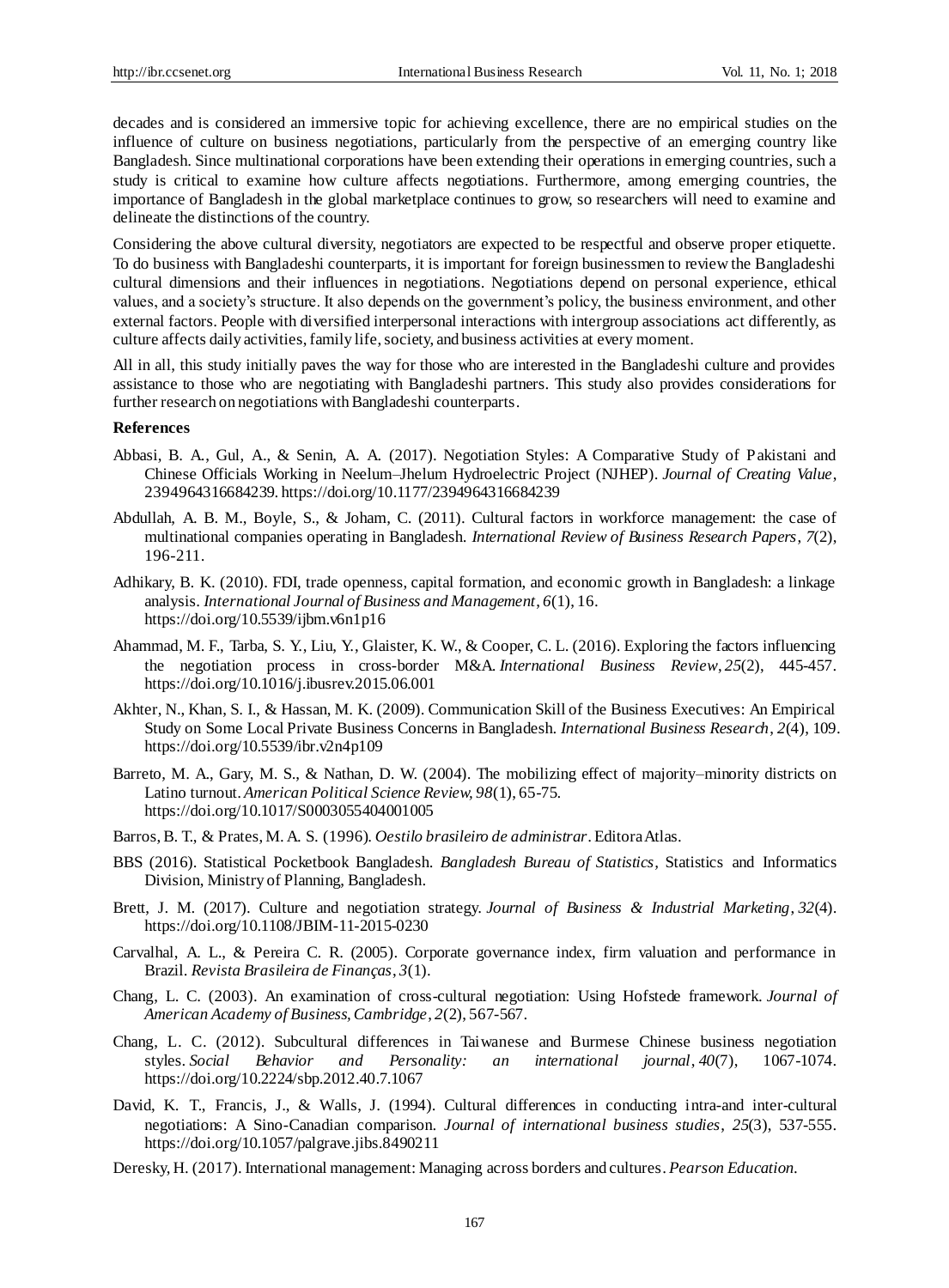- Elahee, M. N., Kirby, S. L., & Nasif, E. (2002). National culture, trust, and perceptions about ethical behavior in intra‐and cross‐cultural negotiations: An analysis of NAFTA countries. *Thunderbird International Business Review*, *44*(6), 799-818. https://doi.org/10.1002/tie.10049
- Gelfand, M. J., Brett, J., Gunia, B. C., Imai, L., Huang, T. J., & Hsu, B. F. (2013). Toward a culture-by-context perspective on negotiation: Negotiating teams in the United States and Taiwan. *Journal of Applied Psychology*, *98*(3), 504. https://doi.org/10.1037/a0031908
- Harris, P. R., Moran, R. T., & Moran, S. V. (2004). Managing cultural differences: Global leade rship strategies for the twenty-first century.
- Hashim, H. (2010). International negotiation styles: a perspective of Malaysian diplomats, *Auckland University of Technology.*
- Hendon, D. W., Hendon, R. A., & Herbig, P. A. (1996). *Cross-cultural business negotiations*. Greenwood Publishing Group.
- Hofstede, G. (2017). Cultural Dimensions: Country comparison.
- Jiang, Y. (2013). Business Negotiation Culture in China-A Game Theoretic Approach. *International Business Research*, *6*(3), 109. https://doi.org/10.5539/ibr.v6n3p109
- Karrass, C. L. (1970). *The negotiating game*. New York, NY: Thomas Y. Crowell.
- Kramer, H. E., & Herbig, P. (1997). Measuring intracultural bimodality and cross-cultural diversity in American-Japanese business negotiations. *Journal of Marketing Communications*, *3*(3), 187-195. https://doi.org/10.1080/135272697345961
- Lewicki, R., Gray, B., & Elliott, M. (2003). *Making sense of intractable environmental conflicts: Concepts and cases*. Island press.
- Peleckis, K. (2013). International Business Negotiations: Culture, Dimensions, Context. *International journal of business, humanities and technology*, *3*(7), 91-99.
- Rahmatullah, M. (2009). Regional Connectivity: Opportunities for Bangladesh to be a Transport Hub. *Journal of Bangladesh Institute of Planners, 2,* 13-29.
- Reaiche, C., de Zubielqui, G. C., & Boyle, S. (2016). Deciphering innovation across cultures. *The Journal of Developing Areas*, *50*(6), 57-68. https://doi.org/10.1353/jda.2016.0132
- Saha, R. C. (2016). Prospectus of Bangladesh in Developing Intermodal Freight Transportation Network in South Asia. *Journal of Economics and Sustainable Development.*
- Salacuse, J. (1991). Making Global Deals: Negotiations in the Global Marketplace. *Boston: Hough ton Mifflin*.
- Salacuse, J. W. (1998). Ten ways that culture affects negotiating style: Some survey results. *Negotiation Journal*, *14*(3), 221-240. https://doi.org/10.1111/j.1571-9979.1998.tb00162.x
- Salacuse, J. W. (1999). Intercultural negotiation in international business. *Group Decision and Negotiation*, *8*(3), 217-236. https://doi.org/10.1023/A:1008660330550
- Sebenius, J. K. (2002). The hidden challenge of cross-border negotiations. *Harvard Business Review*, *80*(3), 76-85.
- Sobral, F., Carvalhal, E., & Almeida, F. (2008). The Influence of Culture on Negotiati on Styles of Brazilian Executives. *Management Research: Journal of the Iberoamerican Academy of Management*, *6*(2), 107-119. https://doi.org/10.2753/JMR1536-5433060203
- Tuchinsky, M., Escalas, J. E., Moore, M. C., & Sheppard, B. (1994). Beyond Name, Rank and Function: Construals of Relationships in Business. In *Academy of Management Proceedings, 1994*(1), 79-83. https://doi.org/10.5465/AMBPP.1994.10341728
- Van Schendel, W. (2009). A history of Bangladesh. *Cambridge University Press*. https://doi.org/10.1017/CBO9780511997419
- Volkema, R. J., & Chang, S. (1998). Negotiating in Latin America: What we know (or think we know) and what we would like to know. *Latin American Business Review*, *1*(2), 3-25. https://doi.org/10.1300/J140v01n02\_02
- Weiss, S. E., & Stripp, W. G. (1996). *Negotiating with Foreign Business Persons: An Introduction for Americans with Propositions on Six Cultures; Working Paper in Preparation for the LAUD Symposium*. LAUD.